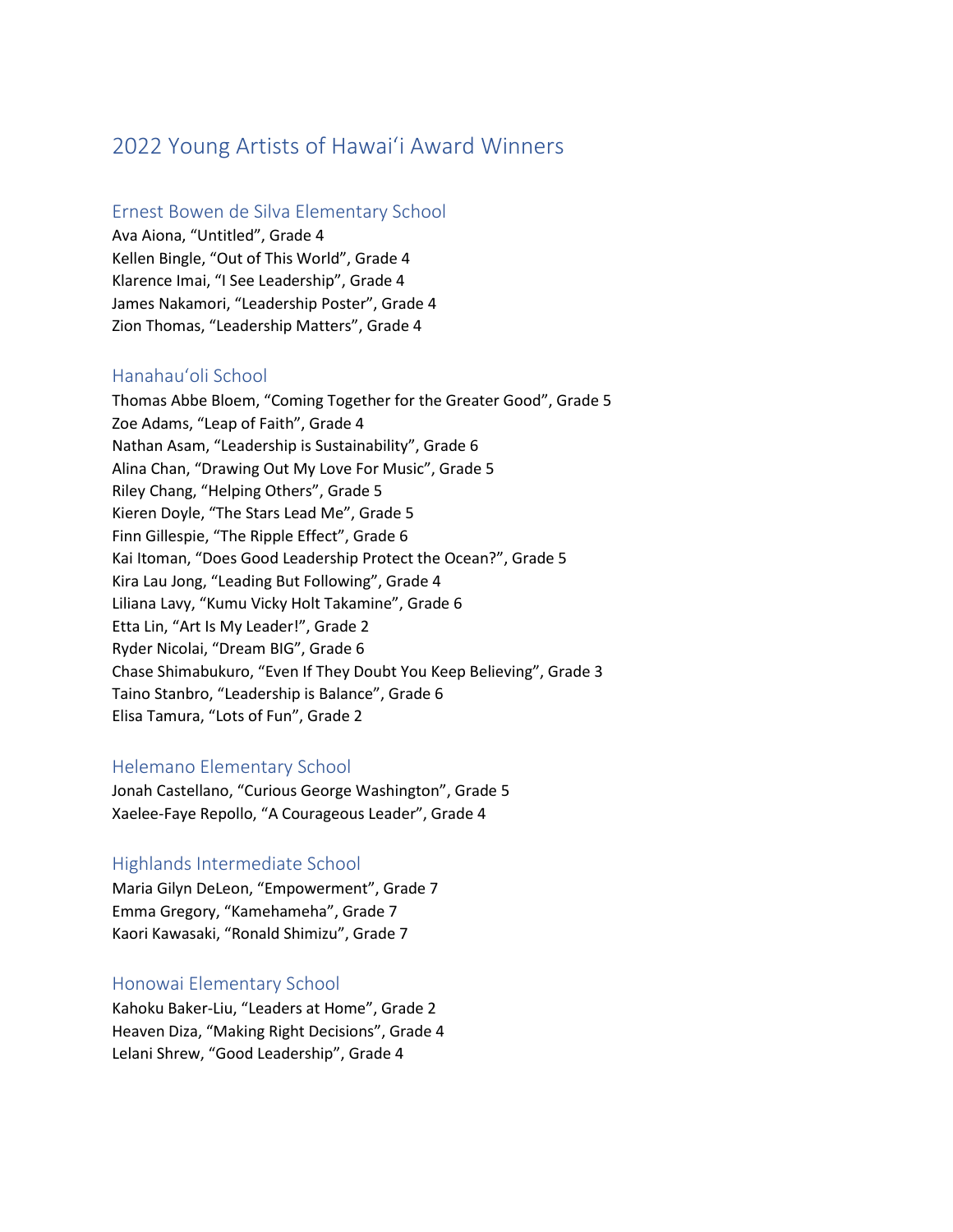### Island School

Griffin Bowers, "King Kamehameha", Grade 5 Wainolia Cobb-Adams, "Wainolia's Hōkūle'a", Grade 1 Kahano Cobb-Adams, "Kaua'i Leadership", Grade 3 Leiana Dabin-Green, "Lei's Hōkūle'a", Grade 2 Alia Euslin, "Alia's Hōkūle'a", Grade 2 Karson Feutz, "'Ohana Sunset", Grade 4 Aylwen Fife, "Soaring", Grade 5 Aylin Gulari, "Aylin's Hōkūle'a", Grade Tavale Harris, "King Kamehameha", Grade 5 Kulea Karatti, "Kulea's Hōkūle'a", Grade 1 Gemma Kirkcaldie, "Golden Taro", Grade 3 Sofia Lewis, "Alaka'ina", Grade 5 Kaelin Mentzer, "On the Land", Grade 5 Declan Meyers, "Observe to Lead", Grade 5 Jazmine Pederson, "Imi 'Ola", Grade 6 Alexandra Tzeng-White, "Alexandra's Hōkūle'a", Grade 2 Damie Waikoloa Haumea, "Damie's Hōkūle'a", Grade Kindergarten

#### Kamehameha Schools Kapālama

Emi Sylva, "Illuminate Wonder", Grade 4

## Kapolei Middle School

Isabella Anderson, "Good Leaders Are Made", Grade 6

## Maryknoll Grade School

Braden Alpichi, "Good Leaders!", Grade 4 Sarah Cao, "Ideas and Voices", Grade 5 Kevin Chen, "The Leader's Way", Grade 3 Konner Ching, "Leaders in Hawai'i", Grade 5 Caitlin Chun, "A Leader Is…", Grade 5 Kammi Ejima, "Cooking Like Mom", Grade 3 Brady Enright, "Help Everyone", Grade 3 Vesper Gaines, "Inspiring Leaders", Grade 4 Olivia Gouveia, "My Favorite People", Grade 3 Clarice Gulari, "Albert Einstein", Grade 4 Honoria Haigler, "God Leading Us", Grade 3 Jescy Imperial, "Helping Mom", Grade 1 Donovan Kim, "Our Health Leader", Grade 3 Clarisa Lam, "My Leaders", Grade 4 Kelsey Lane, "Qualities of Jesus", Grade 5 Logan Lao, "Dad's Helping Hand", Grade 3 Zoe Lau Jong, "Master Leadership", Grade 5